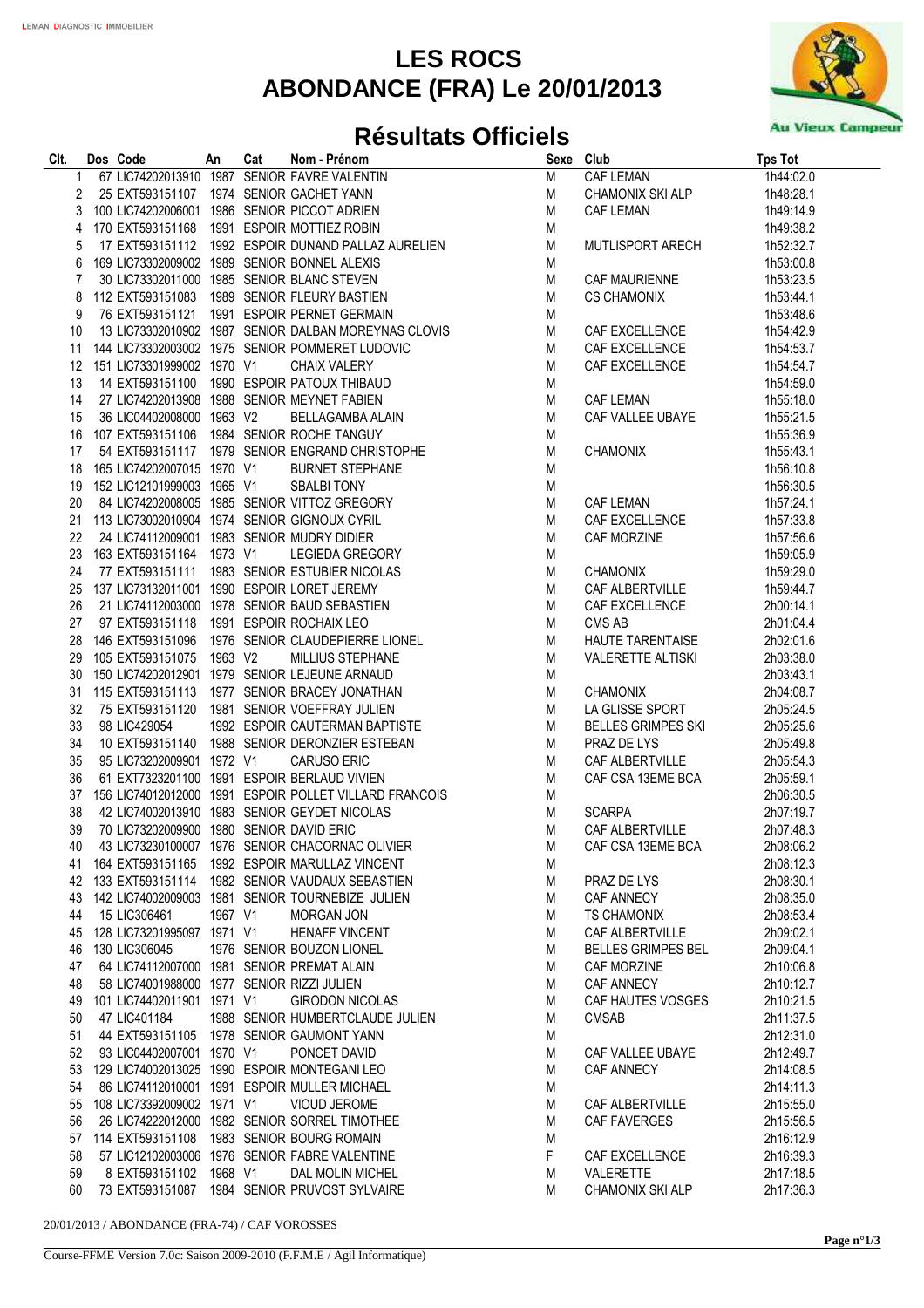| CIt. | Dos Code                                     | An      | Cat | Nom - Prénom                                                                                                                                                                                                                                                                            | Sexe Club   |                       | <b>Tps Tot</b> |
|------|----------------------------------------------|---------|-----|-----------------------------------------------------------------------------------------------------------------------------------------------------------------------------------------------------------------------------------------------------------------------------------------|-------------|-----------------------|----------------|
|      | 61 122 LIC176094                             | 1973 V1 |     | GAILLARD FABRICE                                                                                                                                                                                                                                                                        | M           |                       | 2h18:25.5      |
| 62   | 59 LIC73232010000 1972 V1                    |         |     | <b>CERAN PHILIPPE</b>                                                                                                                                                                                                                                                                   | M           | CAF CSA 13EME BCA     | 2h19:02.1      |
| 63   | 99 LIC74111992000 1964 V1                    |         |     | AUGRAS CLAUDE                                                                                                                                                                                                                                                                           | M           |                       | 2h19:37.9      |
|      |                                              |         |     |                                                                                                                                                                                                                                                                                         |             |                       |                |
|      |                                              |         |     | 64 161 LIC74302010005 1977 SENIOR BUFFET SYLVAIN                                                                                                                                                                                                                                        | M           |                       | 2h19:50.3      |
| 65   | 85 EXT593151109 1968 V1                      |         |     | DELACOSTE JEAN PHILIPPE                                                                                                                                                                                                                                                                 | M           | VALERETTE             | 2h21:12.0      |
|      |                                              |         |     | 66 145 LIC74101992002 1978 SENIOR MONOD CHRISTOPHE                                                                                                                                                                                                                                      | M           | CAF ANNEMASSE         | 2h21:16.2      |
| 67   | 34 LIC355741                                 |         |     | 1982 SENIOR BAUD MARTIAL                                                                                                                                                                                                                                                                | M           |                       | 2h21:27.5      |
|      |                                              |         |     |                                                                                                                                                                                                                                                                                         |             |                       |                |
|      | 68 139 LIC73392004001 1973 V1                |         |     | BARBIER EMMANUEL                                                                                                                                                                                                                                                                        | M           | BELLES GRIMPES SKI    | 2h21:33.3      |
| 69   |                                              |         |     |                                                                                                                                                                                                                                                                                         | M           |                       | 2h21:37.3      |
| 70   |                                              |         |     |                                                                                                                                                                                                                                                                                         | M           | CAF SALLANCHES        | 2h22:30.9      |
| 71   |                                              |         |     |                                                                                                                                                                                                                                                                                         | M           | CAF ALBERTVILLE       | 2h22:36.1      |
|      |                                              |         |     |                                                                                                                                                                                                                                                                                         |             |                       |                |
| 72   |                                              |         |     |                                                                                                                                                                                                                                                                                         | M           |                       | 2h22:41.3      |
| 73   |                                              |         |     | 100 EXT593151103 1969 V1 GARREAU STEPHANE<br>28 LIC74702009016 1963 V2 DOULAT CHRISTOPHE<br>60 LIC73202060138 1975 SENIOR GIANNINA STEPHANE<br>48 EXT593151132 1961 V2 KAWEZINSKI GUY<br>154 LIC73202006019 1981 SENIOR LOHR GABRIEL<br><br>154 LIC73202006019 1981 SENIOR LOHR GABRIEL | M           | CAF ALBERTVILLE       | 2h22:43.1      |
| 74   |                                              |         |     |                                                                                                                                                                                                                                                                                         | M           | PRAZ DE LYS           | 2h22:45.3      |
| 75   |                                              |         |     | 53 LIC73002012904 1990 ESPOIR PRYSIANIUK KEVIN                                                                                                                                                                                                                                          | M           | CAF CHAMBERY          | 2h22:52.7      |
|      |                                              |         |     | 76 110 LIC74212012000 1978 SENIOR HERBIN NICOLAS                                                                                                                                                                                                                                        | M           | CAF FAVERGES          | 2h22:55.0      |
|      |                                              |         |     |                                                                                                                                                                                                                                                                                         |             |                       |                |
| 77   | 91 LIC391428                                 |         |     | 1977 SENIOR DALZOTTO LUDOVIC                                                                                                                                                                                                                                                            | M           | PRAZ MONTAGNE         | 2h23:37.5      |
| 78   | 96 EXT593151088 1971 V1                      |         |     |                                                                                                                                                                                                                                                                                         | M           | PRAZ DE LYS           | 2h24:37.0      |
| 79   | 45 LIC73202007011 1977 SENIOR REY OLIVIER    |         |     |                                                                                                                                                                                                                                                                                         | M           | CAF ALBERTVILLE       | 2h25:03.6      |
| 80   | 56 LIC73232008000 1961 V2                    |         |     |                                                                                                                                                                                                                                                                                         | M           | CAF CSA 13EME BCA     | 2h26:09.3      |
|      |                                              |         |     |                                                                                                                                                                                                                                                                                         |             |                       |                |
| 81   | 80 LIC73202003015 1969 V1                    |         |     |                                                                                                                                                                                                                                                                                         | M           | CAF ALBERTVILLE       | 2h26:12.4      |
| 82   |                                              |         |     | 29 LIC74932013902 1979 SENIOR RIGGI ANTHONY                                                                                                                                                                                                                                             | M           | CAF REIGNIER          | 2h27:04.8      |
| 83   |                                              |         |     | 4 LIC74702011013 1975 SENIOR DUMAS SYLVAIN                                                                                                                                                                                                                                              | M           | CAF SALLANCHES        | 2h28:07.5      |
| 84   | 19 EXT593151133 1959 V2                      |         |     |                                                                                                                                                                                                                                                                                         | M           | <b>CHAMONIX</b>       | 2h28:17.4      |
|      |                                              |         |     | PARENTHOUX NICOLAS<br>PRYSIANIUK KEVIN<br>: HERBIN NICOLAS<br>: DALZOTTO LUDOVIC<br>COLLINET PATRICK<br>? REY OLIVIER<br>DURAND DENIS<br>SIGALAS OLIVIER<br>? RIGGI ANTHONY<br>? DUMAS SYLVAIN<br>PERRET JEAN CLAUDE<br>PERRET JEAN CLAUDE<br>ABRY CHRISTOPHE<br>MORVAN THIBAUT         |             |                       |                |
| 85   |                                              |         |     | 102 LIC73102012902 1975 SENIOR ABRY CHRISTOPHE                                                                                                                                                                                                                                          | M           | CAF AIX LES BAINS     | 2h29:23.8      |
| 86   |                                              |         |     | 147 LIC74232010009 1981 SENIOR MORVAN THIBAUT                                                                                                                                                                                                                                           | M           | <b>CAF ARAVIS</b>     | 2h29:27.3      |
| 87   | 50 LIC199175                                 | 1965 V1 |     | PERREARD XAVIER                                                                                                                                                                                                                                                                         | M           | <b>CS CHAMONIX</b>    | 2h29:51.1      |
| 88   |                                              |         |     | 22 LIC74402011902 1980 SENIOR JAUFFRES JEROME                                                                                                                                                                                                                                           | M           | CAF LA ROCHE          | 2h29:56.9      |
|      |                                              |         |     | 20 LICT4111992000 1967 V2<br>20 LICT4111992000 1967 V1 FEUQUIERES BENOIT<br>1 135 LICT3202008007 1973 V1 CONSTANT FREDERIC<br>2 3 LICT3712008001 1967 V1 LOCATELLI ERIC<br>40 LICT3202006005 1980 SENIOR BIDEAU NORMAN<br>157 LICT420201                                                |             |                       |                |
|      | 89 153 EXT593151147 1957 V2                  |         |     |                                                                                                                                                                                                                                                                                         | M           | <b>CMBM</b>           | 2h30:08.5      |
| 90   |                                              |         |     |                                                                                                                                                                                                                                                                                         | M           | CAF MORZINE           | 2h30:33.6      |
|      | 91 135 LIC73202008007 1973 V1                |         |     |                                                                                                                                                                                                                                                                                         | M           | CAF ALBERTVILLE       | 2h31:09.7      |
| 92   |                                              |         |     |                                                                                                                                                                                                                                                                                         | M           | CAF VANOISE           | 2h31:56.7      |
| 93   |                                              |         |     |                                                                                                                                                                                                                                                                                         | M           | CAF ALBERTVILLE       | 2h32:00.8      |
|      |                                              |         |     |                                                                                                                                                                                                                                                                                         |             |                       |                |
| 94   |                                              |         |     |                                                                                                                                                                                                                                                                                         | M           | <b>CAF LEMAN</b>      | 2h32:16.1      |
| 95   |                                              |         |     |                                                                                                                                                                                                                                                                                         | M           |                       | 2h32:18.1      |
| 96   |                                              |         |     |                                                                                                                                                                                                                                                                                         | $\mathsf F$ |                       | 2h32:30.3      |
| 97   |                                              |         |     |                                                                                                                                                                                                                                                                                         | M           |                       | 2h32:47.4      |
| 98   |                                              |         |     |                                                                                                                                                                                                                                                                                         | M           |                       | 2h33:01.0      |
|      |                                              |         |     |                                                                                                                                                                                                                                                                                         |             |                       |                |
| 99   |                                              |         |     | 7 LIC73302012901 1981 SENIOR MAZAN FREDERIC                                                                                                                                                                                                                                             | M           |                       | 2h33:31.1      |
|      |                                              |         |     | 100  143 LIC88102011901  1978  SENIOR RUDATIS ALEXANDRA                                                                                                                                                                                                                                 | F           | CAF HAUTES VOSGES     | 2h33:48.1      |
| 101  | 141 LIC74112004001 1966 V1                   |         |     | <b>REY STEPHANE</b>                                                                                                                                                                                                                                                                     | M           |                       | 2h33:50.1      |
| 102  | 11 LIC73712009002 1961 V2                    |         |     | MERRANT JEAN YVES                                                                                                                                                                                                                                                                       | M           | <b>CAF VANOISE</b>    | 2h35:55.8      |
|      |                                              |         |     |                                                                                                                                                                                                                                                                                         |             |                       |                |
| 103  | 23 EXT593151137 1960 V2                      |         |     | MOREL GUY                                                                                                                                                                                                                                                                               | M           | PRAZ DE LYS           | 2h35:58.5      |
| 104  | 9 EXT593151131                               | 1973 V1 |     | <b>BESSON RICHARD</b>                                                                                                                                                                                                                                                                   | M           | <b>BELLEVAUX</b>      | 2h36:17.9      |
| 105  | 12 LIC73202003012 1970 V1                    |         |     | <b>BARBONI LUDOVIC</b>                                                                                                                                                                                                                                                                  | М           | CAF ALBERTVILLE       | 2h36:27.2      |
|      |                                              |         |     | 106 140 LIC73202013902 1988 SENIOR FASSIER YOANN                                                                                                                                                                                                                                        | M           | CAF ALBERTVILLE       | 2h36:29.6      |
| 107  |                                              |         |     | 106 LIC74342013901 1976 SENIOR AVENIER DELPHINE                                                                                                                                                                                                                                         | F           | CAF HAUT GIFFRE       | 2h38:24.7      |
|      |                                              |         |     |                                                                                                                                                                                                                                                                                         |             |                       |                |
|      | 108 134 EXT593151115 1979 SENIOR PRETOT ERIC |         |     |                                                                                                                                                                                                                                                                                         | М           | <b>FILIERE GRIMPE</b> | 2h39:05.2      |
| 109  | 32 LIC73202011008 1965 V1                    |         |     | <b>SOLAI ALAIN</b>                                                                                                                                                                                                                                                                      | M           | CAF ALBERTVILLE       | 2h39:16.3      |
| 110  |                                              |         |     | 74 LIC73202007011 1979 SENIOR MARTIN GAELLE                                                                                                                                                                                                                                             | F           | CAF EXCELLENCE        | 2h39:52.3      |
|      | 111 132 LIC74222201200 1967 V1               |         |     | <b>FERVENTIN STEPHANE</b>                                                                                                                                                                                                                                                               | М           | <b>CAF FAVERGES</b>   | 2h40:15.3      |
|      |                                              |         |     |                                                                                                                                                                                                                                                                                         |             |                       |                |
|      | 112 116 EXT593151095                         | 1972 V1 |     | PORTES NICOLAS                                                                                                                                                                                                                                                                          | M           | PRAZ DE LYS SOMM      | 2h40:33.6      |
| 113  | 2 EXT593151089                               | 1966 V1 |     | <b>BASTARD JACQUES</b>                                                                                                                                                                                                                                                                  | M           | PRAZ DE LYS           | 2h40:53.1      |
| 114  |                                              |         |     | 88 LIC74102012005 1980 SENIOR FARRAYRE NICOLAS                                                                                                                                                                                                                                          | M           | CAF ANNEMASSE         | 2h41:09.9      |
|      |                                              |         |     | 115 136 LIC74212013902 1979 SENIOR JACQUARD PASCAL                                                                                                                                                                                                                                      | M           | <b>CAF FAVERGES</b>   | 2h41:24.2      |
| 116  | 52 EXT593151125 1972 V1                      |         |     | PERRIER LAURENT                                                                                                                                                                                                                                                                         | M           | PRAZ DE LYS           | 2h41:35.5      |
|      |                                              |         |     |                                                                                                                                                                                                                                                                                         |             |                       |                |
|      |                                              |         |     | 117 103 LIC73232012000 1974 SENIOR COLLETER THOMAS                                                                                                                                                                                                                                      | M           | CAF CSA 13EME BCA     | 2h43:01.4      |
| 118  | 126 LIC74112004001 1965 V1                   |         |     | <b>FILLON VERONIQUE</b>                                                                                                                                                                                                                                                                 | F           | CAF MORZINE           | 2h43:08.2      |
| 119  |                                              |         |     | 120 LIC74232013006 1983 SENIOR MOTTIER JULIE                                                                                                                                                                                                                                            | F           |                       | 2h43:32.4      |
| 120  | 33 LIC74222013000 1963 V2                    |         |     | <b>DEVOS LAURENT</b>                                                                                                                                                                                                                                                                    | M           | CAF FAVERGES          | 2h44:18.1      |
|      |                                              |         |     |                                                                                                                                                                                                                                                                                         |             |                       |                |
| 121  | 81 LIC73301999002 1973 V1                    |         |     | <b>LAUGA ALICE</b>                                                                                                                                                                                                                                                                      | F           | CAF EXCELLENCE        | 2h44:24.1      |
| 122  | 18 LIC74232012901 1964 V1                    |         |     | <b>BLOCHE SERGE</b>                                                                                                                                                                                                                                                                     | M           | <b>CAF ARAVIS</b>     | 2h44:29.7      |
| 123  |                                              |         |     | 51 LIC73202006012 1976 SENIOR MIEGE PHILIPPE                                                                                                                                                                                                                                            | M           | CAF ALBERTVILLE       | 2h46:01.4      |
| 124  | 69 LIC74112005001 1971 V1                    |         |     | <b>ALLOIN DIDIER</b>                                                                                                                                                                                                                                                                    | М           | CAF MORZINE           | 2h46:12.7      |
|      |                                              |         |     | 125 111 LIC73232013000 1976 SENIOR DUROT SYLVAIN                                                                                                                                                                                                                                        | M           | CAF CSA 13EME BCA     | 2h46:19.3      |
|      |                                              |         |     |                                                                                                                                                                                                                                                                                         |             |                       |                |
| 126  | 49 EXT593151138                              |         |     | 1990 ESPOIR PETIT JEAN ETIENNE                                                                                                                                                                                                                                                          | M           |                       | 2h49:50.4      |

20/01/2013 / ABONDANCE (FRA-74) / CAF VOROSSES